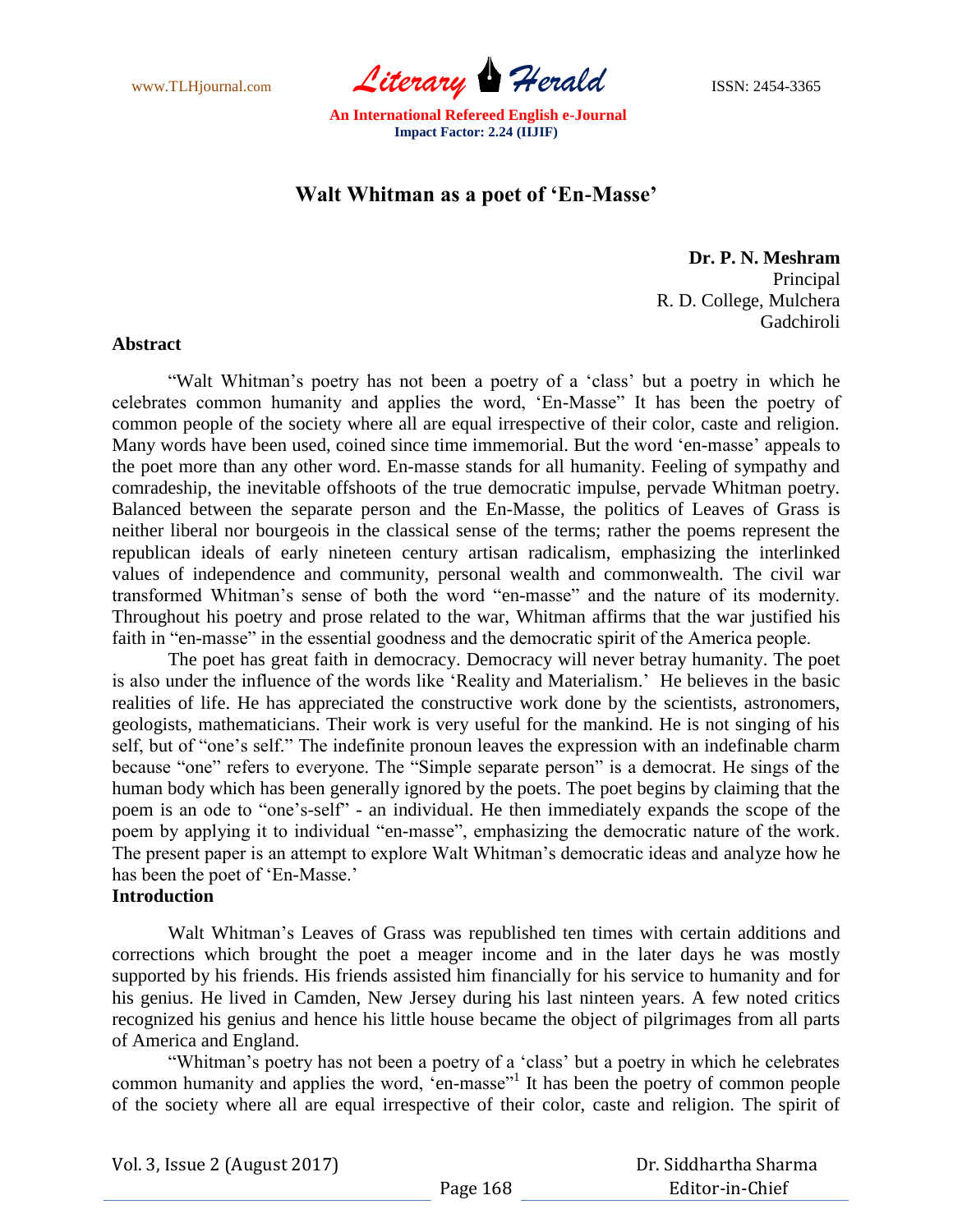www.TLHjournal.com **Literary Herald ISSN: 2454-3365** 

equality is the very foundation of Leaves of Grass upon which the entire creation of the universe stands. Leaves of Grass is the song of a great democratic individual, male and female in which for the first time, equal status was born to all men and women, poor and rich, Negro slaves and white people.

"Endless unfolding of words of ages!

And mine a word of the modern, a word en-masse $^{2}$ 

These lines show the democratic ideas of the poet that run through the veins of his poetry. Many words have been used, coined since time immemorial. But the word 'en-masse' appeals to the poet more than any other word. En-masse stands for all humanity, for all significant and insignificant things, for entire mankind. To the poet the entire mankind is one. All men and women are equal. There is no disparity between people belonging to different caste, creed or color. Whitman is the poet of "En-Masse." In singing himself he sings of all for he identifies himself totally with the average. American, as well as the whole mankind. He possesses what other may posses. He does not support special favour that he can"t share with "all". He declare he will accept nothing which all cannot have their counterpart of on the same terms sec. 24. He also says,

"For every atom belonging to me

as good belongs to you." $\frac{3}{3}$ 

Feeling of sympathy and comradeship, the inevitable offshoots of the true democratic impulse, pervade Whitman poetry. Anyone without sympathy for his fellow human being, in Whitman"s opinion, walks into his own funeral in his shroud.

"And whoever walks a furlong without sympathy

walks to his own funeral drest in his shroud."<sup>4</sup>

"The soul has that measureless pride which consists in never acknowledging any lesson but its own. But it has sympathy as measureless as its pride and the one balances the other and neither can stretch too far while it stretches in company with the other. The inmost secrets of art sleep with the twain. The greatest poet has lain close betwixt both and they are vital to his style and thoughts."<sup>5</sup> The secret of Whitman's art and the American Union, the paradox of many in one, eventually became the opening inscription and balancing frame of Leaves of Grass:

One"s self I sing, a simple separate person,

Yet utter the word democratic, the word en-masse.

Balanced between the separate person and the en-masse, the politics of Leaves of Grass is neither liberal nor bourgeois in the classical sense of the terms; rather, the poems represent the republican ideals of early nineteen century artisan radicalism, emphasizing the interlinked values of independence and community, personal wealth and commonwealth. The familiar Whitman's motifs are all there: the individual and the collective, man and woman, body and soul, art and America. And so, too, is the familiar Whitman ploy of communicating these themes through reader involvement. But even the appearance of this statement in print did not satisfy Whitman, who eventually condensed this inscription into the short programmatic poem, "One's self I sing", which was to become the lead poem to all later editions of Leaves of Grass. It was very slim and it contained the kernel of his thinking about the dichotomy in his society between the individual the simple separate person and the democratic whole - the "En-masse."<sup>6</sup>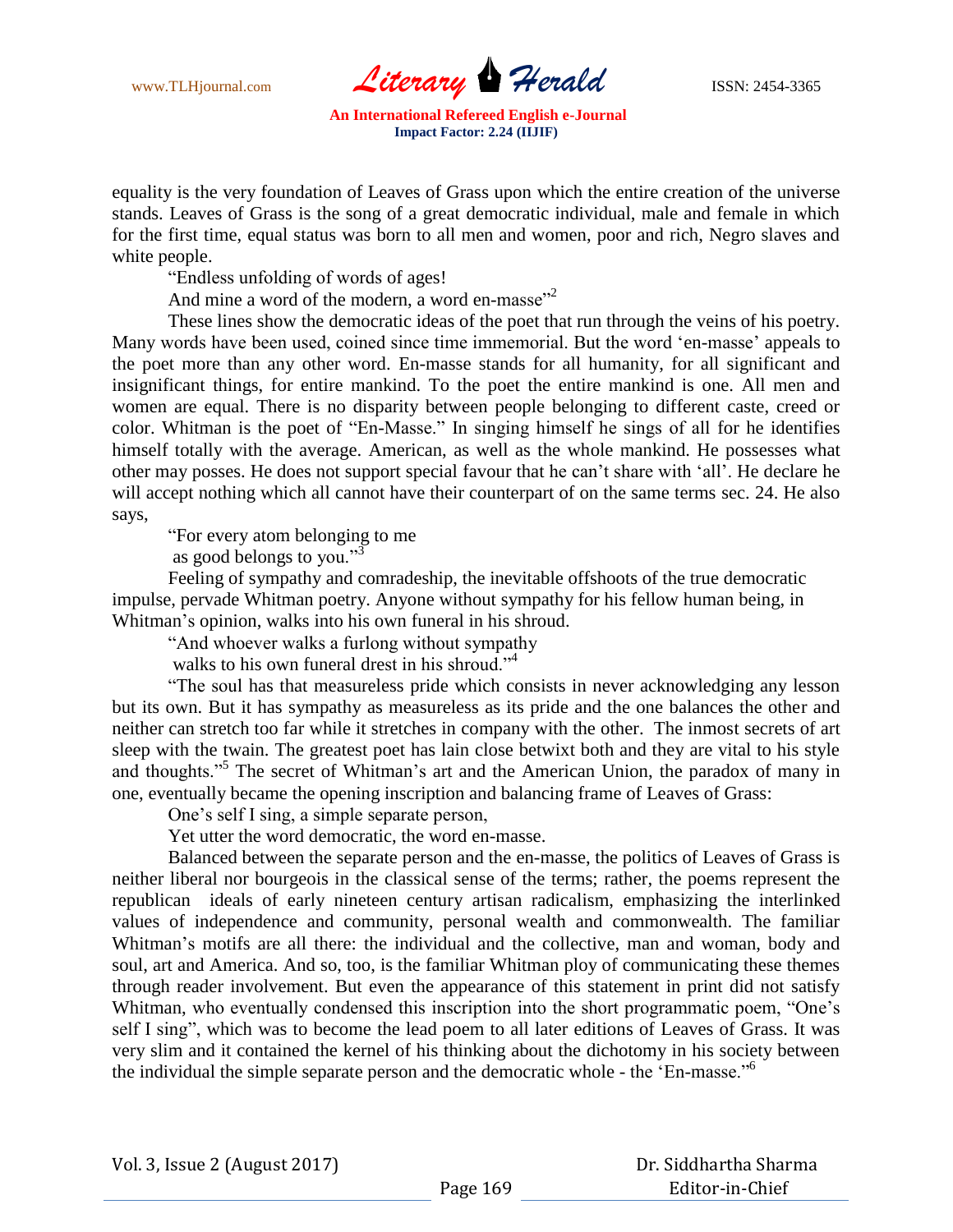www.TLHjournal.com **Literary Herald ISSN: 2454-3365** 

The civil war transformed Whitman"s sense of both the word "en-masse" and the nature of its modernity. Throughout his poetry and prose related to the war, Whitman affirms that the war justified his faith in "en-masse" - in the essential goodness and the democratic spirit of the America people. The battle lines drawn by the civil war intensified the split between the ideas of individualism and union. Whitman believed that a grand nationality must allow full play for human nature to expand itself in numberless and even conflicting directions. Walt Whitman revolts against conservatism and orthodox views in the society. Only one word in his life appealed Whitman and that is "En-masse." It is suggesting all mankind. It is all inclusive and conveys the true caliber of democracy that all are equal.

The poet has great faith in democracy. Democracy will never betray humanity. The poet is also under the influence of the words like "Reality and materialism." He believes in the basic realities of life. He has appreciated the constructive work done by the scientists, astronomers, geologists, mathematicians. Their work is very useful for the mankind. Their works provide the materialistic comfort to human being which appears to be very necessary for the development of human society. After the physical and material comforts, Whitman paves the way to reach the eternal. The self of the poet becomes "cosmic". The self manifests itself in the universe. In the modern times we have achieved material advancement. However, he is found, bound by customs and conventions, superstitions which hamper an all-round development of his personality. Merely attainment of materialistic comfort has not been an end in itself. The self of a man should mingle with the divine. This is to be achieved only by beating "the gong of revolt." He revolted against conservatism and orthodoxy in the society as it hampers all-round development of the modern world. Therefore, he was charmed and appealed by the word "En-masse" which is all inclusive exhibiting true spirit of democracy. Whitman is the poet of "En-masse."

ONE"S – SELF I sing, a simple separate person,

Yet utter the word Democratic, the word En-Masse.

In the above lines, the expression 'I sing' is usually associated with the opening of the epic poem. Whitman has taken his poem to be an epic. He is not singing of his self, but of "one's self." The indefinite pronoun leaves the expression with an indefinable charm because "one" refers to everyone. The "Simple separate person" is a democrat.

"Democratic also implies the reality of a society. A democracy is made up of an association of individuals. Then Whitman"s "one"s self" is both separate and social. This social reality is suggested by "En-Masse." He sings of the human body which has been generally ignored by the poets. The 'form complete' is the total personality of a man. This personality includes the body, the wind and the soul. Such a form is a better poetic theme than an aspect of that form. Whitman"s subject - matter includes the personality of a woman and the personality of a man. He sings of the emotional life ("passion"), human activity ("pulse") and power. These three are united in the modern man. The modern man is the modern American. Gradually he became the citizen of the World."<sup>8</sup>

Walt Whitman does not sing of his self but he sing of 'one's – self.' The poet is a person, and the poem leaves presents a series of personae. This self is "separate," but he is always merging with others. He is the citizen of a democratic system of the government where he preserves his identity. The democratic man holds to the inviolable integrity of the self and also to the collection of all men. He is identical, and yet not identical, with the En-Masse. He started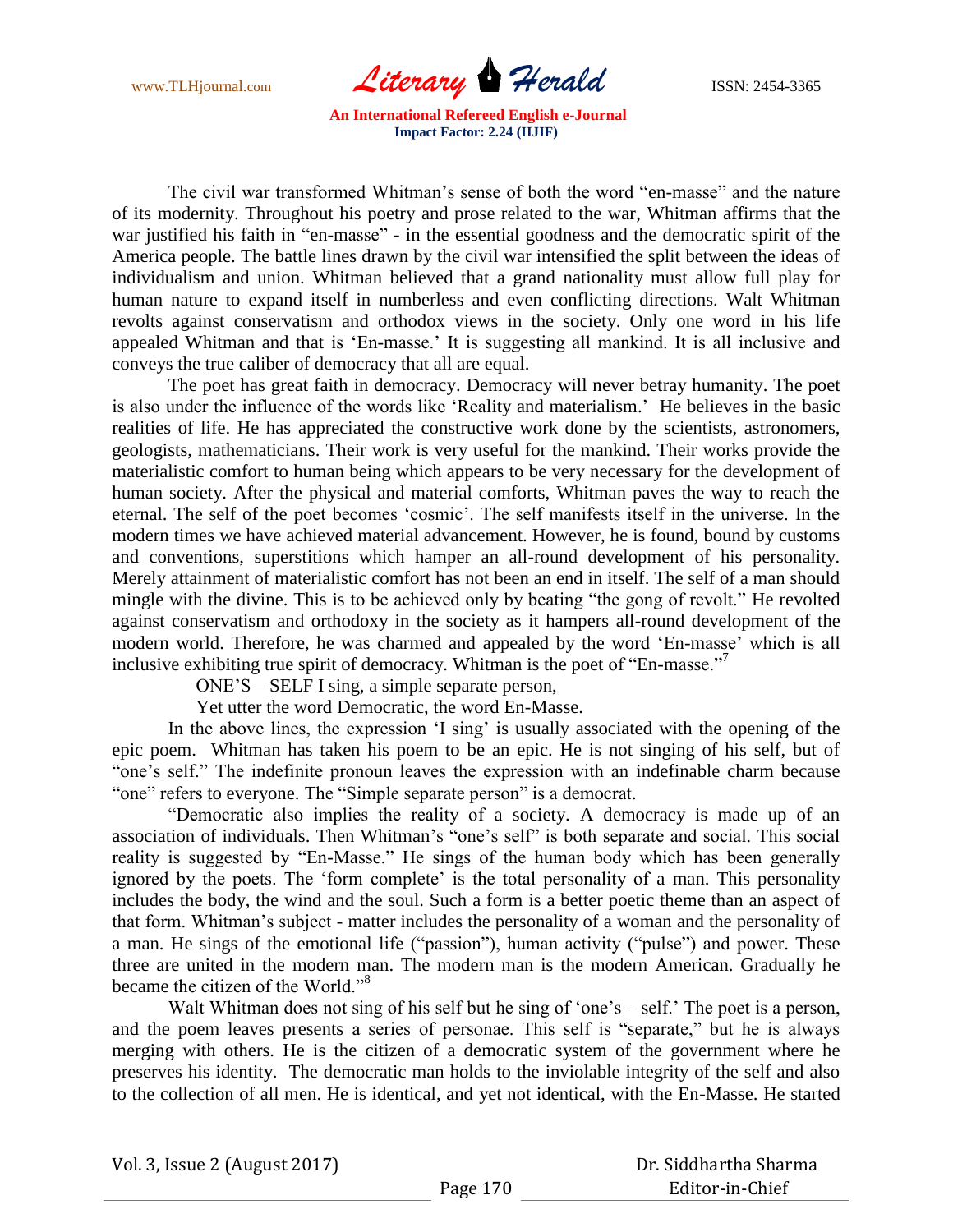www.TLHjournal.com **Literary Herald ISSN: 2454-3365** 

with an uncritical acceptance of life and gradually he turned into his consciousness through his senses and insight. Then he turned outward through love and friendliness to the democratic masses.

The poem directly addresses the successive themes in Whitman"s poems. The poet begins by claiming that the poem is an ode to "one"s - Self" - an individual. He then immediately expands the scope of the poem by applying it to individual "en-masse", emphasizing the democratic nature of the work. "According to this poem, Whitman's ensuing poetry will encompass both the individual and the collective, democratic mass, drawing many parallels between them. The speaker further asserts that he "sings" (or, as a poet, writes) about the body, about both men and women about life and passion. The poem concludes with the idea of the modern man, an ideal of American society that Whitman hopes to attain through his poetry."<sup>9</sup>

"Walt Whitman" in the text – hero named "I" should not be confused with the routine Whitman. He has been a dramatized or idealized figure and put forward as representative American workingman, but one who prefers to loaf and invite his soul. He is rough, sunburned, bearded; he cocks his hat as he pleases. He has no local or family background and he is deprived of individual characteristics, with the exception of curiosity, boastfulness, and an abnormally developed sense of touch. His distinguishing feature is that he has been granted a vision, as a result he has realized the potentialities latent in every American and every living person. Leaning and loafing at his ease, "observing a spear of summer grass," he presents himself as a man who lives outdoors and worships his own naked body. He is also in love with his deeper self or soul, but explains that it is not to be confused with his mere personality. His joyful contentment can be shared by you, the listener, "for every atom belonging to me as good belongs to you." His companions were the commoners, not too important and the celebrated. He took that an individual can be formed so in freedom as to possess. "the qualities that make a superb nation." He uses himself as an illustration because the represents the divine average and because he does not know any other thoroughly.

Three important events of 1869 and 1870 led Whitman to contemplate a United world. The first was the completion of a railroad across North America from east to west. The second was the laying of the transatlantic cable and the last was the opening of the Suez Canal. These achievements of science and technology made the world closer and more compact. Such reflections formed the background of his poems. By 1867 the theme of the "Modern man" was established. He was "rude child of the people" and "liked the ungenteel ways of the labourers." He was not prejudiced. He described himself as a folk poet who in a moment of illumination gained the belief that he was to be "the prophet of democracy." Here, we come to know, a poet who is putting aside all his commitment to tradition and conformity. He started with an uncritical acceptance of life and gradually he turned into his consciousness through his sense and insight. Later, he turned outward through love and friendliness to the democratic "masses."

To the poet the whole cosmos is beautiful. Nothing is trivial to him in the whole universe. Everything in this world can be subject of his poetry. It is noteworthy how he emphasizes the world "En – masses,"

Endless unfolding of words of Ages! And mine a word of the modern, the word "En-masse"

 Dr. Siddhartha Sharma Editor-in-Chief